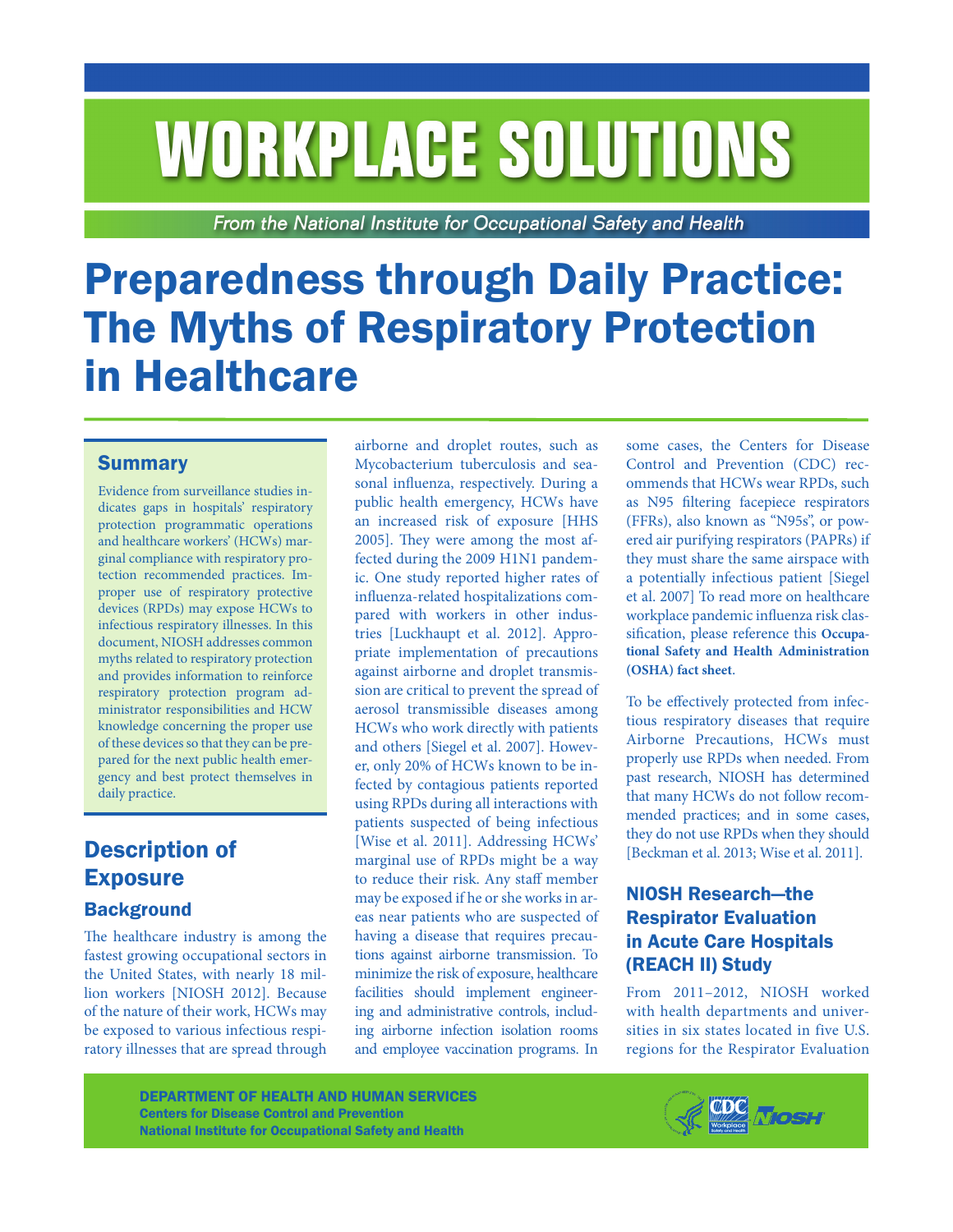in Acute Care Hospitals study (REACH II). The goal of REACH II was to determine whether HCWs were following recommended respiratory protection practices [Siegel et al. 2007; CDC 2013]. In addition, NIOSH questioned whether acute care hospitals were implementing their respiratory protection programs in workplaces where respirator use is required by the OSHA respiratory protection standard **[29](https://www.osha.gov/pls/oshaweb/owadisp.show_document?p_table=standards&p_id=12716) CFR\*  [1910.134](https://www.osha.gov/pls/oshaweb/owadisp.show_document?p_table=standards&p_id=12716)**. More than 1,500 workers (i.e., hospital managers, unit managers, and HCWs) in 98 hospitals participated in the study. NIOSH found that many hospitals did have a written respiratory protection program but that hospital managers and HCWs were following these programs differently. REACH II results confirm past research, finding that many HCWs are not following recommended infection control guidelines and appear to be confused about when, what type, and how to properly care for, use, remove and dispose of RPDs [Peterson et al, 2015; Siegel et al. 2007]. To ensure their health is protected, respiratory protection program administrators must be knowledgeable and inform HCWs about the required elements of a respiratory protection program and recommended infection precaution practices before the next public health emergency occurs (See **[infographics of Key Re](http://www.cdc.gov/niosh/npptl/n95dayinfographics.html)[quirements](http://www.cdc.gov/niosh/npptl/n95dayinfographics.html) and Infection Control in Healthcare)**.

#### Pandemic Preparedness

Influenza pandemics vary widely in their severity and impact [Reed et al. 2013]. In addition, pandemics are unpredictable in terms of when and where they begin. Scientists have not established accurate methods for forecasting influenza pandemics, nor have they established methods for predicting the severity of a future pandemic [Chretien et al. 2014]. When a pandemic occurs, most people will likely have little to no immunity to the novel virus causing the pandemic, and a vaccine will likely not be immediately available. The next pandemic could cause an estimated 314,000-734,000 hospitalizations in the United States alone [OSHA 2009]. In the last decade, several different types of infectious disease outbreaks have occurred. Therefore as part of emergency preparedness efforts, hospitals and other medical facilities should include planning for HCWs to properly use RPDs as part of response efforts. During the REACH II research process [Peterson et al. 2015], NIOSH discovered several common myths that require attention.

#### Myth: We are prepared for an influenza pandemic because there are stockpiles of N95s

Stockpiles of personal protective equipment (PPE), including RPDs, are maintained by some government bodies and

\*Code of Federal Regulations. See CFR in References.

healthcare facilities; however, a pandemic could easily consume these supplies. More than 75% of the N95s in the Federal Strategic National Stockpile were shipped out during the 2009 H1N1 pandemic [HHS 2012]. Despite the stockpiled supplies, some healthcare facilities reported shortages of RPDs and issues with the devices they received. In many cases, the RPDs received did not match the facility's current inventory in terms of sizes and models; requiring many HCWs to be fit tested for the new devices [HHS 2012]. In addition, the Department of Health and Human Services recommends that healthcare facilities have a 6-8 week supply of disposable N95s [HHS 2005]. Yet about 50% of hospitals report that they do not have an RPD stockpile [Rebmann et al. 2013]. Overall, a number of healthcare facilities are not fully equipped for the next influenza pandemic or infectious disease outbreak and should further plan and prepare.

#### Myth: Respirators and surgical masks provide the same type and level of protection for the user

Respirators and surgical masks (i.e. facemasks) are intended for different functions and do not provide the same types or levels of protection. Surgical masks can be used as source control to protect patients from an HCW's respiratory secretions as well as to protect HCWs from large-droplet splashes or sprays of bodily fluids from patients. Surgical masks are typically disposable, loose-fitting, and do not form a tight seal to the face (See Figure 1). They are also not designed to capture a large percentage of small particles, which means that they cannot prevent the wearer from breathing in airborne particles that may be transmitted by coughs, sneezes, or certain medical procedures (i.e. aerosol generating procedures). Because of these factors, HCWs using surgical masks will not be protected against exposure to airborne transmissible diseases [NIOSH 2009].

Respirators are designed to protect HCWs by providing a tight seal against the skin and filtering out a wide size range of airborne particles. However, the NIOSH certification process does not include testing for splash and spray protections. If an HCW needs both respiratory and splash and spray protection, then a **[surgical N95](http://www.cdc.gov/niosh/npptl/topics/respirators/disp_part/RespSource3healthcare.html)** respirator should be used [NIOSH 2013] (See Figure 2). Ideally, RPDs should be selected based on the type of infectious disease transmission precaution recommended by the CDC [Siegel et al. 2007]. In some cases, the task being performed on a patient with a suspected or confirmed infectious disease (i.e., aerosol-generating procedure or close contact) will affect the types of RPDs that are recommended (See Figure 3).

For more information about respiratory protection devices in healthcare settings, please see the OSHA/NIOSH **[Hospital](https://www.osha.gov/Publications/OSHA3767.pdf) [Respiratory Protection Program Toolkit](https://www.osha.gov/Publications/OSHA3767.pdf)**.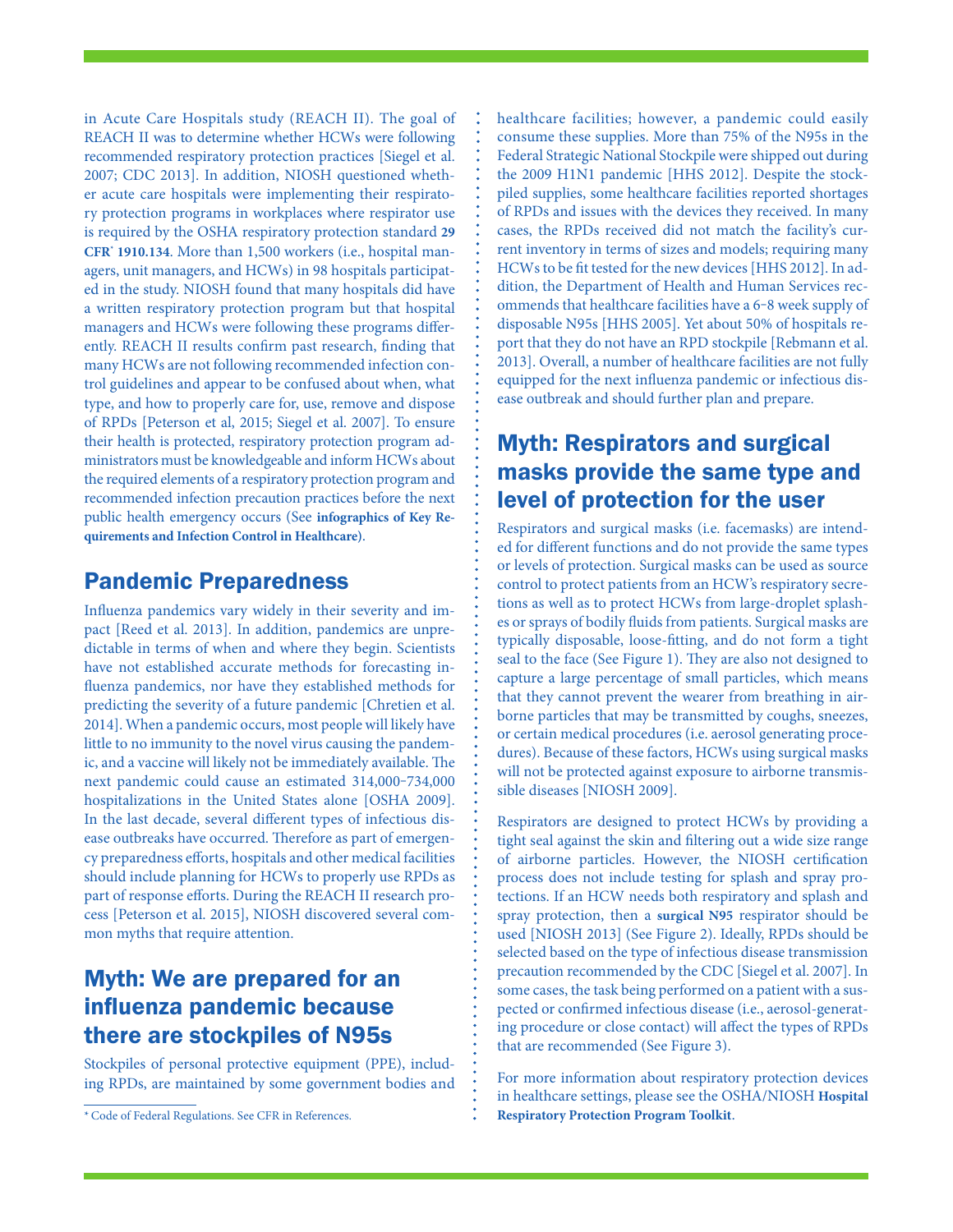



**Figure 1.** Loose-fitting surgical mask **Figure 2.** Tight-fitting N95 Filtering Facepiece Respirator (sealed against the skin)

#### Myth: All N95 respirators fit and protect the same

Although all N95 FFRs are designed to filter at least 95% of a wide size-range of particles, this protection depends on selecting the right respirator for the wearer. To be properly protected, the wearer must select a respirator that fits well to his or her face and minimizes the amount of air leakage into the facepiece [NIOSH 2009]. Because the fit of a respirator depends on certain factors, including facial characteristics, employers must provide a variety of respirator models and sizes for workers to try during the fit testing process. In addition, users and their RPP administrator should consider their purpose for wearing a respirator: do they only need respiratory protection? Or do they also need to be shielded from possible splashes and sprays? These factors must be considered during a HCWs first fit test, which is done before an employee is authorized to wear a respirator [The Joint Commission 2014].

According to OSHA regulations, before an employee is allowed to wear a respirator, he or she must be fit tested. Fit testing must be repeated on a yearly basis, when a different respirator must be used, or when there has been a change to the wearer's facial structure such as in cases of extreme weight change or dental work. Results from REACH II indicate that many HCWs do not know the model and size respirator for which they have been fit tested, nor do they know how often fit testing should take place. If HCWs are unaware of this information, they may use a device for which they have not been fit tested, or not be fit tested frequently enough. During a pandemic, shortages of N95 FFRs are likely to occur, and workers may need to switch to a different model or size device. In this emergency situation, HCWs would need to be fit tested again with the new respirator (See **[Infographic of Fit Test Requirements](http://www.cdc.gov/niosh/npptl/n95dayinfographics.html)**).

### Myth: A good fit is good enough

Selecting a respirator that fits properly is important, but HCWs will not be protected if they do not use the respirator correctly. During the REACH II study, researchers observed more than 300 HCWs as they donned (put on) and doffed (took off) a respirator. In many of the hospitals, HCWs used improper practices, including wrong strap placement, not performing a user seal check, improper removal (not using straps), and improper disposal of the device. Every respirator has its own user instructions from the manufacturer, which typically include information about proper donning and doffing techniques for the device. HCWs should be trained on a yearly basis to use their respirator and have access to these instructions so that they are aware of the proper procedures for their respirator. (Please see **[these general](http://www.cdc.gov/niosh/docs/2010-133/pdfs/2010-133.pdf) [guidelines](http://www.cdc.gov/niosh/docs/2010-133/pdfs/2010-133.pdf)** for proper donning and doffing procedures.)

#### Myth: Medical evaluations are only necessary before initial clearance for respirator use

Medical evaluations are necessary before initial clearance because respirators can affect a wearer's physiological and psychological status. The evaluation process ensures that a worker's health will be not be negatively affected by wearing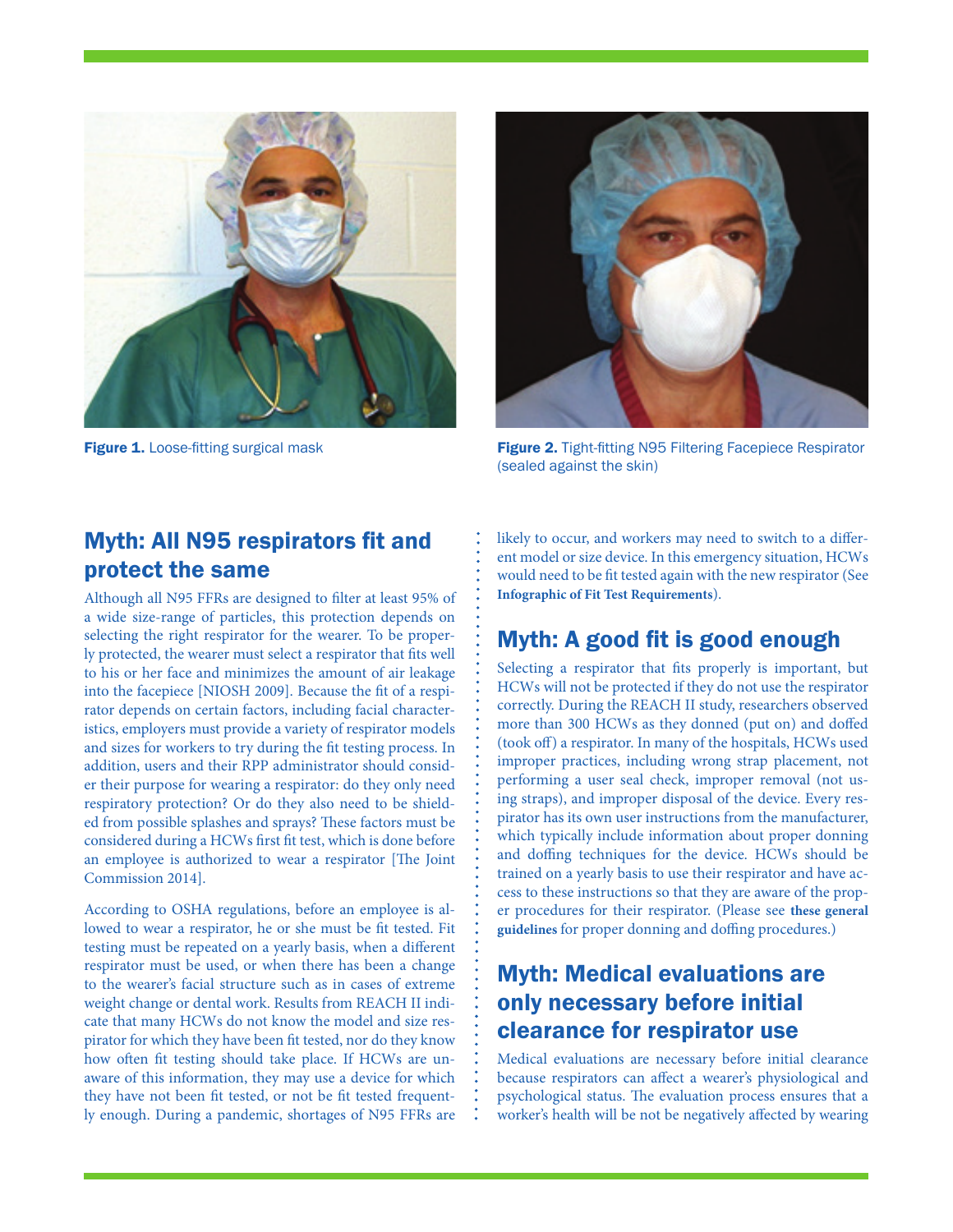

Figure 3. Recommended type of RPD for airborne and droplet precautions and seasonal influenza.

an RPD. Before clearance, an employee fills out a medical questionnaire; and if any answer indicates a possible health issue, the employee will be referred for a follow-up examination.

OSHA also requires medical evaluations in other scenarios such as when the licensed medical provider deems it necessary; when a HCW reports medical symptoms that may interfere with their ability to safely use a respirator; when a supervisor feels that a worker needs to be re-evaluated; and when changes in the workplace may affect an employee's ability to wear a respirator [**[29 CFR 1910.134](https://www.osha.gov/pls/oshaweb/owadisp.show_document?p_table=standards&p_id=12716)**]. Findings from the REACH II study [Peterson et al. 2015] indicate that both managers and HCWs are aware that medical evaluations need to be conducted prior to use, but many are unaware of the other scenarios in which evaluations may be necessary. More information about medical evaluations can be found on the NIOSH **[Medical Evaluation FAQs webpage](http://www.cdc.gov/niosh/npptl/topics/respirators/disp_part/RespSource3medical.html)**.

#### Acknowledgments

This document was prepared by Jaclyn Krah, MA, Debra Novak, PhD, RN and Lindsay Stradtman, MPH, National Personal Protective Technology Laboratory, National Institute for Occupational Safety and Health.

We would like to thank Dr. Kristina Peterson from RTI International and the members of the REACH II evaluation group for their input and guidance with this document.

#### References

Beckman S, Materna B, Goldmacher S, Zipprich J, D'Alessandro M, Novak D, et al. [2013]. Evaluation of respiratory protection programs and practices in California hospitals during the 2009–2010 H1N1 influenza pandemic. Am J Infect Control *41*(11):1024–1031. CDC [2013]. Prevention strategies for seasonal influenza in healthcare settings. Atlanta, GA: U.S. Department of Health and Human